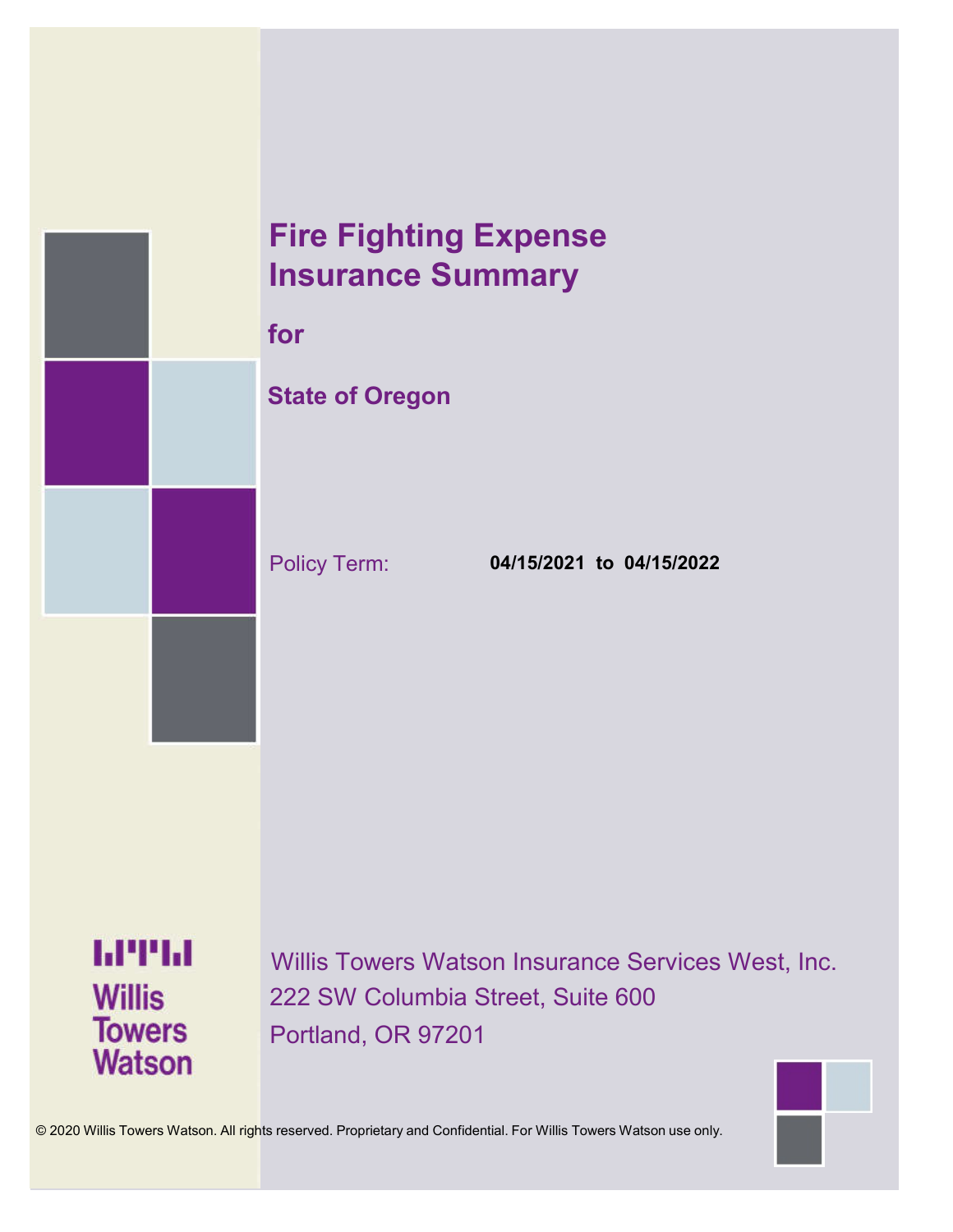# **Willis Towers Watson I.I'I'I.I**

 **State of Oregon**

#### **Fire Fighting Expense**

| <b>Effective Date</b>                                | 4/15/2021                                                     |
|------------------------------------------------------|---------------------------------------------------------------|
| <b>Expiration Date</b>                               | 4/15/2022                                                     |
| <b>Coverage</b>                                      |                                                               |
| <b>General Carrier Information</b>                   |                                                               |
| Policy Number (Lloyds of London)                     | B080112792U21                                                 |
| Policy Number (Assurance Casualty Insurance Company) | IMP1000293-00                                                 |
| Program Structure                                    | Quota Share:<br>92.5% Lloyds<br>7.5% Acceptance               |
| Carrier                                              | Lloyds Underwriters                                           |
| <b>Best's Rating</b>                                 | N/A                                                           |
| Carrier                                              | Acceptance Casualty Insurance<br>Company                      |
| <b>Best's Rating</b>                                 | A- p X (as of Dec 10, 2020)                                   |
| Admitted/Non-Admitted                                | Lloyds Underwriter: Non-Admitted<br>Acceptance - Non-Admitted |
| <b>Payment Plans</b>                                 | Agency Bill - Annual                                          |
| Commission Payable to WTW US                         | 0%                                                            |
|                                                      |                                                               |
| <b>Premium and Exposures</b>                         |                                                               |
| Lloyds of London - Premium                           | \$3,746,250.00                                                |
| Lloyds of London - Oregon Surplus Lines Stamping Fee | \$10.00                                                       |
| Lloyds of London - Oregon Surplus Lines Tax          | \$74,925.00                                                   |
| Lloyds of London - Oregon Fire Marshall Tax          | \$11,238.75                                                   |
| Acceptance - Premium                                 | \$292,725.00                                                  |
| Acceptance - Oregon Surplus Lines Stamping Fee       | \$10.00                                                       |
| Acceptance - Oregon Surplus Lines Tax                | \$5,854.50                                                    |
| Acceptance - Oregon Fire Marshall Tax                | \$878.18                                                      |
| Auditable                                            | Non-Auditable                                                 |
| <b>Total Fire Fighting Expense Premium</b>           | \$4,131,891.43                                                |